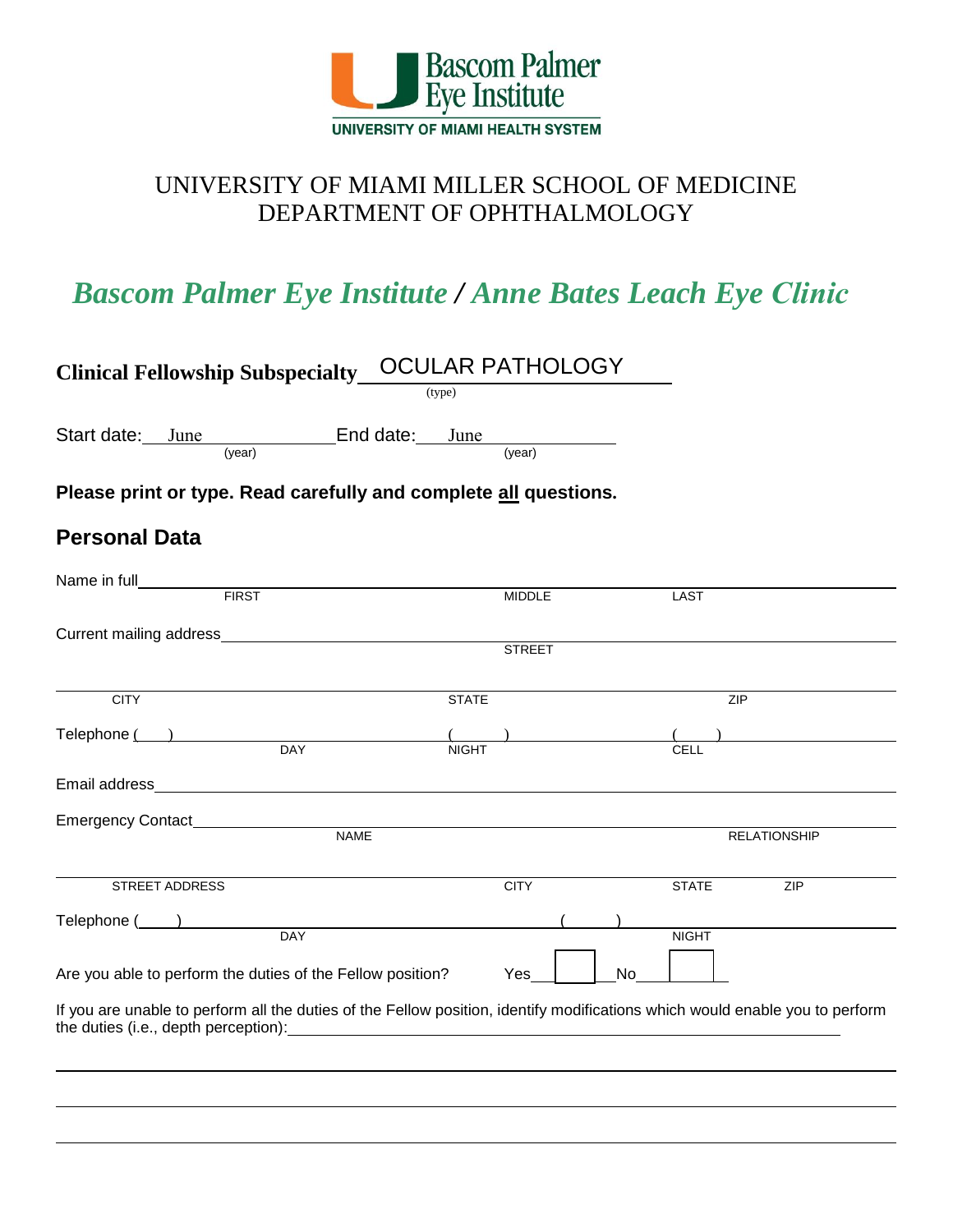## **Education**

Please list chronologically your activities from the time of graduation from high school, beginning with undergraduate school to the present, **EVEN** if submitting a C.V. **DO NOT SKIP THIS STEP**. Include internship and residency.

| <b>From</b>       | To | <b>Name of School</b>                                                        | Location | Degree, if any, & date                                                                                                   |
|-------------------|----|------------------------------------------------------------------------------|----------|--------------------------------------------------------------------------------------------------------------------------|
|                   |    |                                                                              |          |                                                                                                                          |
|                   |    |                                                                              |          |                                                                                                                          |
|                   |    |                                                                              |          |                                                                                                                          |
|                   |    | (If additional space is required, please use separate sheet of paper)        |          |                                                                                                                          |
|                   |    | <b>Medical Licensure and Certification (if applicable)</b>                   |          |                                                                                                                          |
| results sent)     |    |                                                                              |          | Date and total score of each part of National Boards (USMLE) or FLEX Examinations (must attach copies or have            |
|                   |    | province and dates - attach copies) NOT REQUIRED FOR PATHOLOGY FELLOWSHIP    |          | Medical licensures - MUST HAVE FLORIDA LICENSE BEFORE BEGINNING CLINICAL FELLOWSHIP (state or                            |
|                   |    | Have you ever had an application for medical licensure denied? Yes           |          | No.<br>If so, state date, circumstances and state where the license was denied. (Use separate sheet of paper if needed). |
|                   |    | Have you ever had a medical license revoked? Yes                             | No       | If so, state date, circumstances and state where the license was revoked. (Use separate sheet of paper if needed).       |
|                   |    | Have you ever been convicted of a felony? Yes                                | No       | If so, state as to the court, nature of offense, disposition and date of case. (Use separate sheet of paper if needed).  |
| <b>Experience</b> |    |                                                                              |          |                                                                                                                          |
|                   |    |                                                                              |          |                                                                                                                          |
|                   |    | Membership in professional societies<br>Membership in professional societies |          |                                                                                                                          |
|                   |    |                                                                              |          |                                                                                                                          |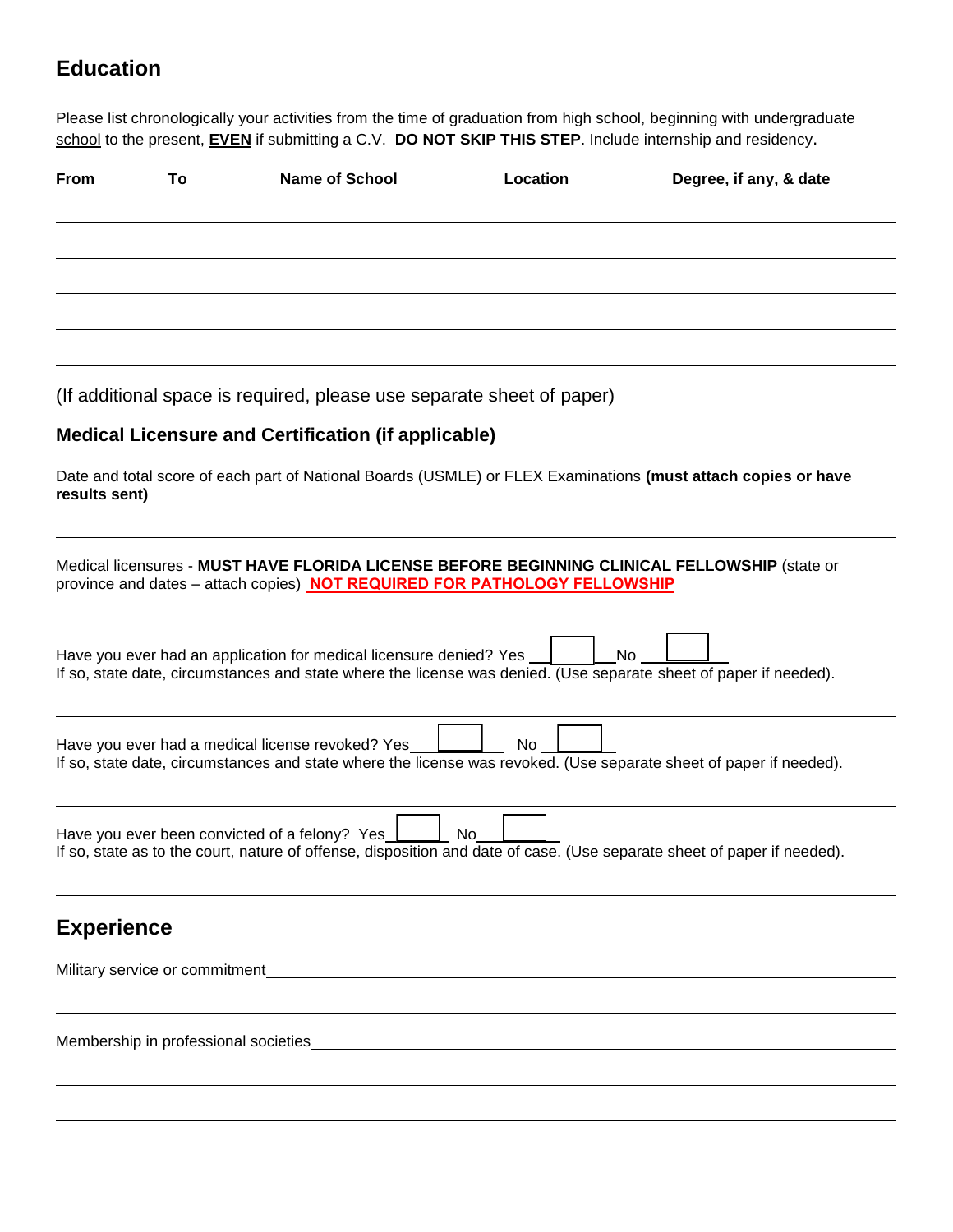## **Foreign Medical Graduates Only (information required for Visa processing)**

You must also have an appropriate visa or status that permits you to work in the United States.

| Note funding source of breakdown of \$                                                                             |  |  |  |  |  |  |
|--------------------------------------------------------------------------------------------------------------------|--|--|--|--|--|--|
|                                                                                                                    |  |  |  |  |  |  |
|                                                                                                                    |  |  |  |  |  |  |
| Score on Basic Sciences _____________________Clinical Sciences _____________English_________Pass/Fail (circle one) |  |  |  |  |  |  |
|                                                                                                                    |  |  |  |  |  |  |
| When did you first begin training in the United States?                                                            |  |  |  |  |  |  |

## **References**

At least three letters of reference are required: one from the Dean of your medical school; two from other physicians who have supervised your recent activities. List below the names of all your references and ask them to write directly to: Bascom Palmer Eye Institute, Attn: Isabel R. Perez, Clinical Fellowship Program, P.O. Box 016880, Miami, FL 33101 (street address 900 NW 17 Street, Miami, FL 33136). These can be emailed as well: irperez@med.miami.edu 1.

| Name        | Address | Phone Number        |
|-------------|---------|---------------------|
| 2.          |         |                     |
| Name        | Address | Phone Number        |
| 3.          |         |                     |
| Name        | Address | <b>Phone Number</b> |
|             |         |                     |
| Any others: |         |                     |
|             |         |                     |
| Name        | Address | <b>Phone Number</b> |
|             |         |                     |
|             |         |                     |
| Name        | Address | Phone Number        |
|             |         |                     |